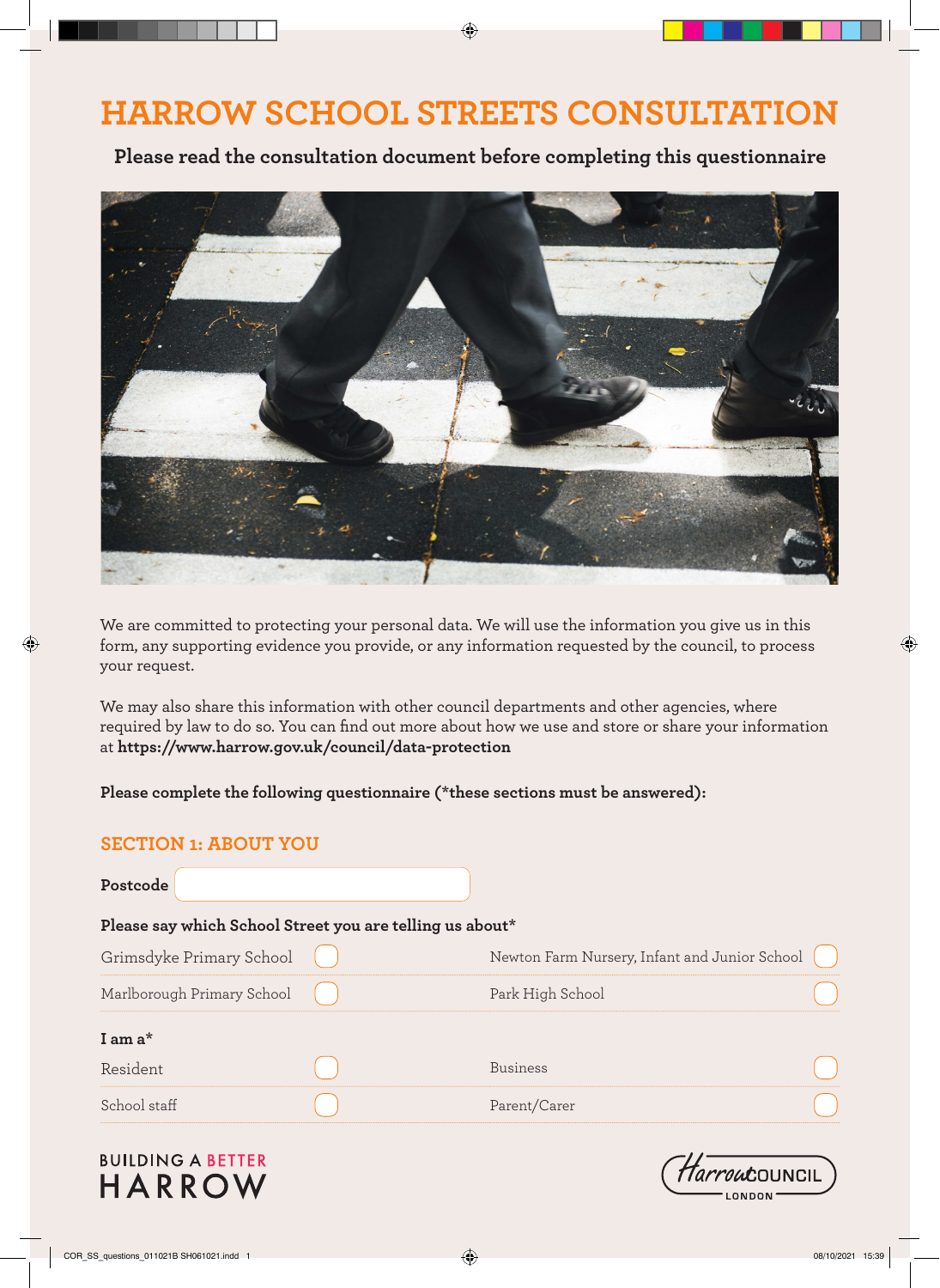$\bigodot$ 

### **Q1. What is your connection to the School Street? (Please select all that apply) \***

| I live on the School Street            | I have a business there |  |
|----------------------------------------|-------------------------|--|
| I live in the surrounding streets      | I work at the school    |  |
| Have a child that attends the school   | I work nearby           |  |
| Commute through the School Street area |                         |  |

# **Q2. How far away do you live from the school? \***

| Less than 1 mile  | 3 miles or more |  |
|-------------------|-----------------|--|
| 1 mile to 3 miles |                 |  |

# **Q3. What was your main mode of travel before the School Street scheme? \***

| Walking        | motorbike<br>:ar |  |
|----------------|------------------|--|
|                | Public transport |  |
| Not applicable |                  |  |

# **Q4. What is your main mode of travel to school now?\***

| Walking        |                  |  |
|----------------|------------------|--|
| Car/motorbike  | Public transport |  |
| Not applicable |                  |  |

# **Q5. If you travel to school by motor vehicle what is your reason for this?\***

| Convenience                               | My journey also goes to other destinations    |  |
|-------------------------------------------|-----------------------------------------------|--|
| I have a mobility disability              | I live a long distance away from the school ( |  |
| No convenient public transport services ( | I don't feel safe cycling                     |  |
| I don't feel safe walking                 | I don't feel safe on public transport         |  |
| Other                                     |                                               |  |

# **Q6. Have you given us your feedback on the school street scheme before this consultation?**

| Yes, online survey        | Yes, email |  |
|---------------------------|------------|--|
| Yes, other (please state) |            |  |
|                           |            |  |

◈

◈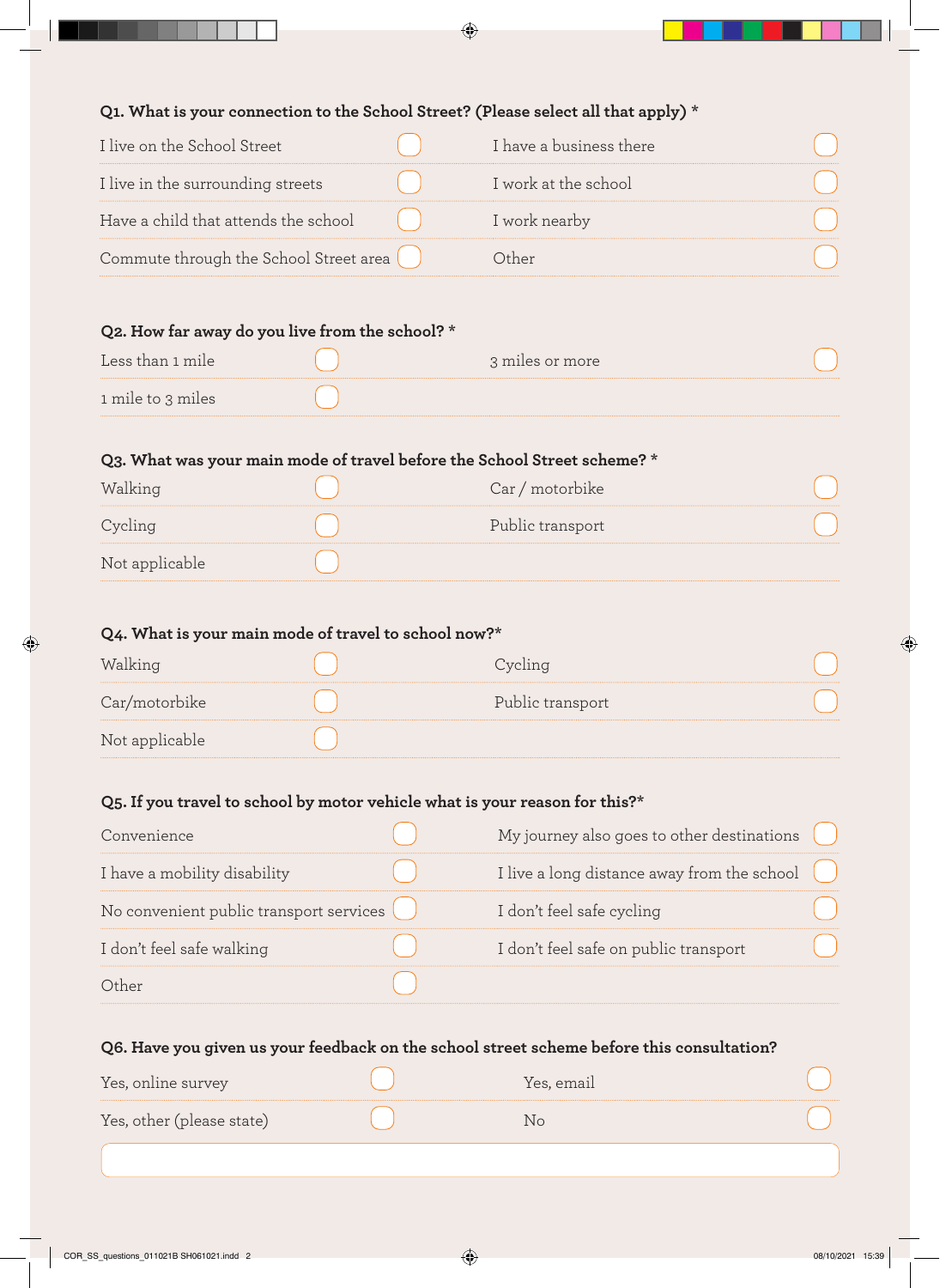# **SECTION 2: FEEDBACK ON THE SCHOOL STREET**

**Q7. Once you have read the consultation document, please answer the following questions and let us know your views on the experimental School Street.** 

|                                                                                                              | Strongly<br><b>Disgree</b> | <b>Disagree</b> | Agree | Strongly<br>agree |
|--------------------------------------------------------------------------------------------------------------|----------------------------|-----------------|-------|-------------------|
| Road safety on surrounding streets has improved                                                              |                            |                 |       |                   |
| Road safety on the School Street has improved                                                                |                            |                 |       |                   |
| Congestion on the surrounding streets has improved                                                           |                            |                 |       |                   |
| Congestion on the School Street has improved                                                                 |                            |                 |       |                   |
| Parking in the local area has not been affected by the<br>School Street                                      |                            |                 |       |                   |
| Fewer cars are travelling in the area at school drop-off<br>and pick-up times                                |                            |                 |       |                   |
| Cars are now travelling at slower speeds                                                                     |                            |                 |       |                   |
| Drivers do not leave their engines running when they<br>are parked                                           |                            |                 |       |                   |
| Before the School Street was implemented there were<br>parking and congestion issues related to the school   |                            |                 |       |                   |
| Before the School Street was implemented, I thought it<br>would be disruptive and inconvenient, but it isn't |                            |                 |       |                   |
| The School Street scheme has had a positive impact                                                           |                            |                 |       |                   |
|                                                                                                              |                            |                 |       |                   |

| Q8. How important are the following aims of the School Street to you?                         | Important | Not very<br>important |
|-----------------------------------------------------------------------------------------------|-----------|-----------------------|
| Providing a more pleasant and calm atmosphere at school<br>drop-off and pick-up               |           |                       |
| Making it safer to cross the road on foot                                                     |           |                       |
| Making it safer to walk in the local area                                                     |           |                       |
| Making it safer to cycle in the local area                                                    |           |                       |
| Encouraging more families and individuals to walk and cycle to<br>school or in the local area |           |                       |
| Improving air quality                                                                         |           |                       |
| Improving general health and wellbeing                                                        |           |                       |

◈

◈

 $\bigoplus$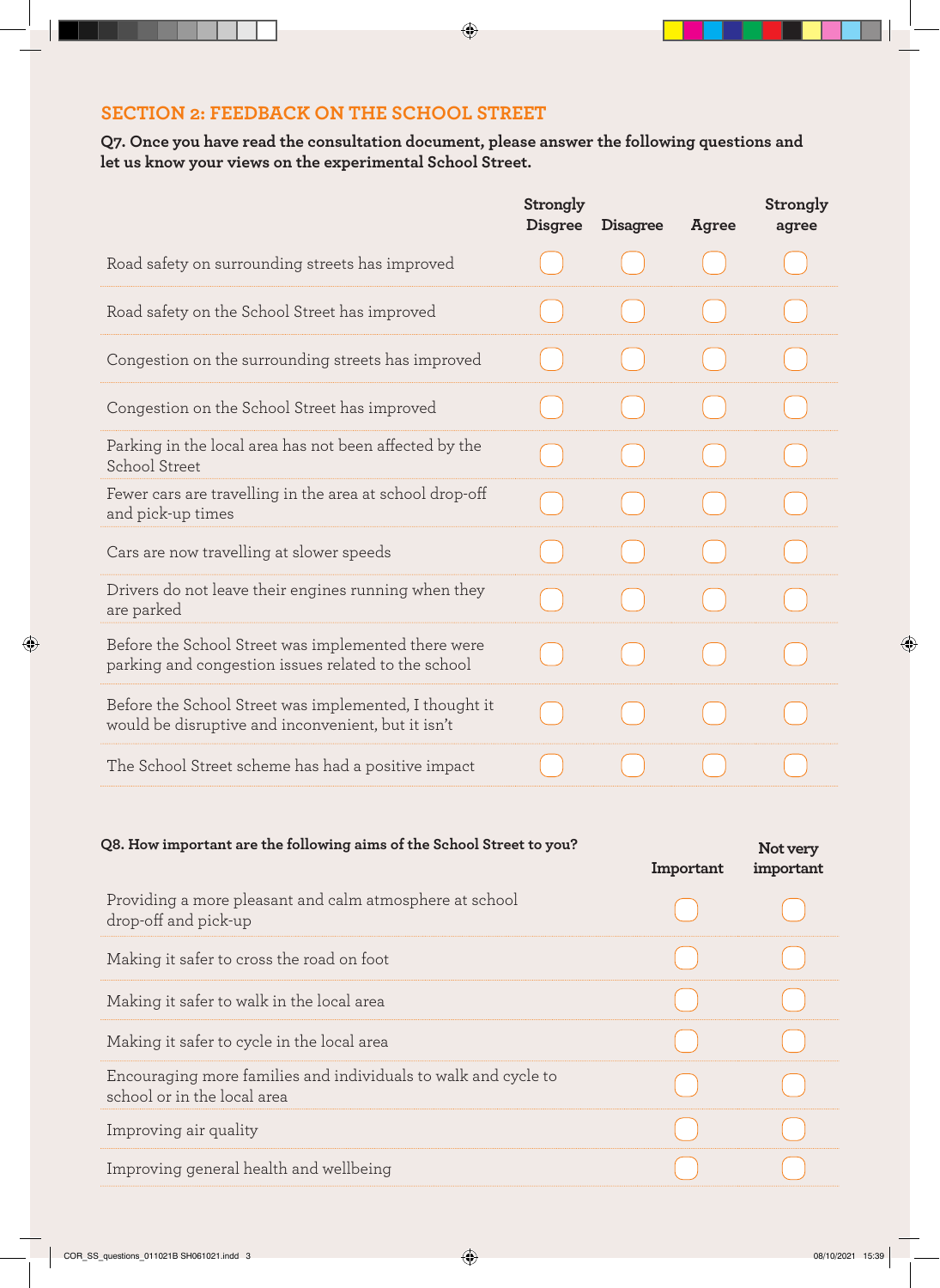| Q9. To continue to provide a safer, more pleasant, and calm atmosphere for school children<br>during school drop-off and pick-up times, do you support (agree with) making the School Street<br>permanent? (Please select) |  |
|----------------------------------------------------------------------------------------------------------------------------------------------------------------------------------------------------------------------------|--|
| Yes, I am in support of the scheme being made permanent                                                                                                                                                                    |  |
| No, I do not support the scheme being made permanent                                                                                                                                                                       |  |

◈

# **Q10. Why have you come to this decision? Please choose your top three reasons that have helped you decide**

| Impact of displaced traffic / parking congestion on surrounding roads |                             |  |
|-----------------------------------------------------------------------|-----------------------------|--|
| Active travel – cycling, walking, scooting $($                        | CCTV and enforcement        |  |
| Road safety / speeding vehicles                                       | Air quality / public health |  |
| Access for deliveries / visitors                                      | Access for disabled drivers |  |
| Safety of cyclists                                                    | Pedestrian crossing points  |  |

### **Q11. Do you have any other comments?**

◈

# **THANK YOU FOR GIVING US YOUR VIEWS**

# **Please return your completed survey in an envelope free of charge to:**

Freepost RSKK-XXBR-UCHU School Streets Consultation E&E BSS 4th Floor West Wing Harrow Council PO Box 65 Harrow HA1 2XG





◈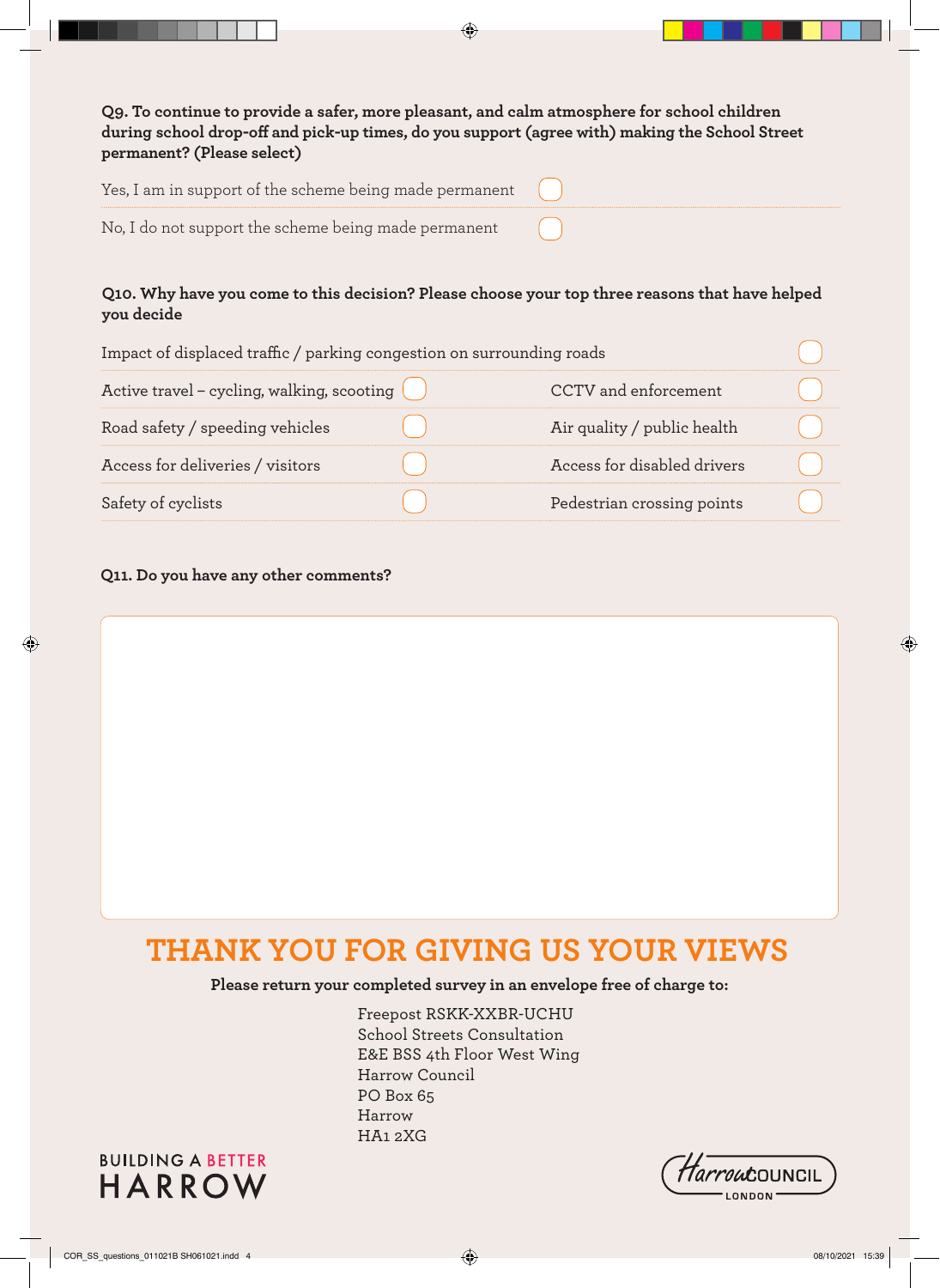# **EQUALITIES MONITORING**

Please help us know more about who is responding by filling in the questions below.

◈

#### **Why do we monitor?**

Harrow Council has a legal responsibility to promote and advance equality. To help us to do this, it is important that we have a good understanding of our communities, how our services are being accessed and who is using or would like to use our services. With upto-date and accurate information we are able to:

- Better understand our service users / residents and shape services to meet their specific needs
- I Identify and address any barriers / issues individuals may experience when accessing our services (including information about our services)
- **E** Ensure our policies and services are accessible to everyone who uses them

The information will also enable us to monitor our progress with regards to addressing inequality and allow our employees and service users see how we are performing on equality.

**Data Protection – it is your choice whether you provide this information.** Your replies will not be used in a way that identifies you. However they will help us to understand how community needs may vary and help us to make informed decisions on how we develop our services and target resources.

#### **Please indicate your age group**

| Under 25  |  |
|-----------|--|
| $25 - 34$ |  |
|           |  |
|           |  |
|           |  |
| ver 65    |  |

# **Are your day-to-day activities limited because of a health problem or disability which has lasted or is expected to last at least 12 months?**

| Yes, affecting hearing                           |  |
|--------------------------------------------------|--|
| Yes, a learning disability                       |  |
| Yes, affecting mobility                          |  |
| Yes, affecting vision                            |  |
| Yes, mental ill-health                           |  |
| Yes, another form of disability (please specify) |  |

#### **What is your ethnic origin?**

#### **Asian or Asian British**

| Afghan                                  |  |
|-----------------------------------------|--|
| Chinese                                 |  |
| Pakistani                               |  |
| Bangladeshi                             |  |
| Indian                                  |  |
| Sri Lankan                              |  |
| Other Asian background - please specify |  |

#### **Black or Black British**

| African                |  |
|------------------------|--|
| Somali                 |  |
| Caribbean              |  |
| Other (please specify) |  |

#### **Mixed background**

| Mixed: White and Black Caribbean |  |
|----------------------------------|--|
| Mixed: White and Black African   |  |
| Mixed: White and Asian           |  |
| Mixed: Other (please specify)    |  |

#### **White or White British**

| Albanian                   |  |
|----------------------------|--|
| Gypsy / Irish Traveller    |  |
| Polish                     |  |
| Scottish                   |  |
| English                    |  |
| Irish                      |  |
| Romanian                   |  |
| Welsh                      |  |
| Any other white background |  |

#### **Other ethnic background**

| Ara                    |  |
|------------------------|--|
| Iranian                |  |
| Other (please specify) |  |

⊕